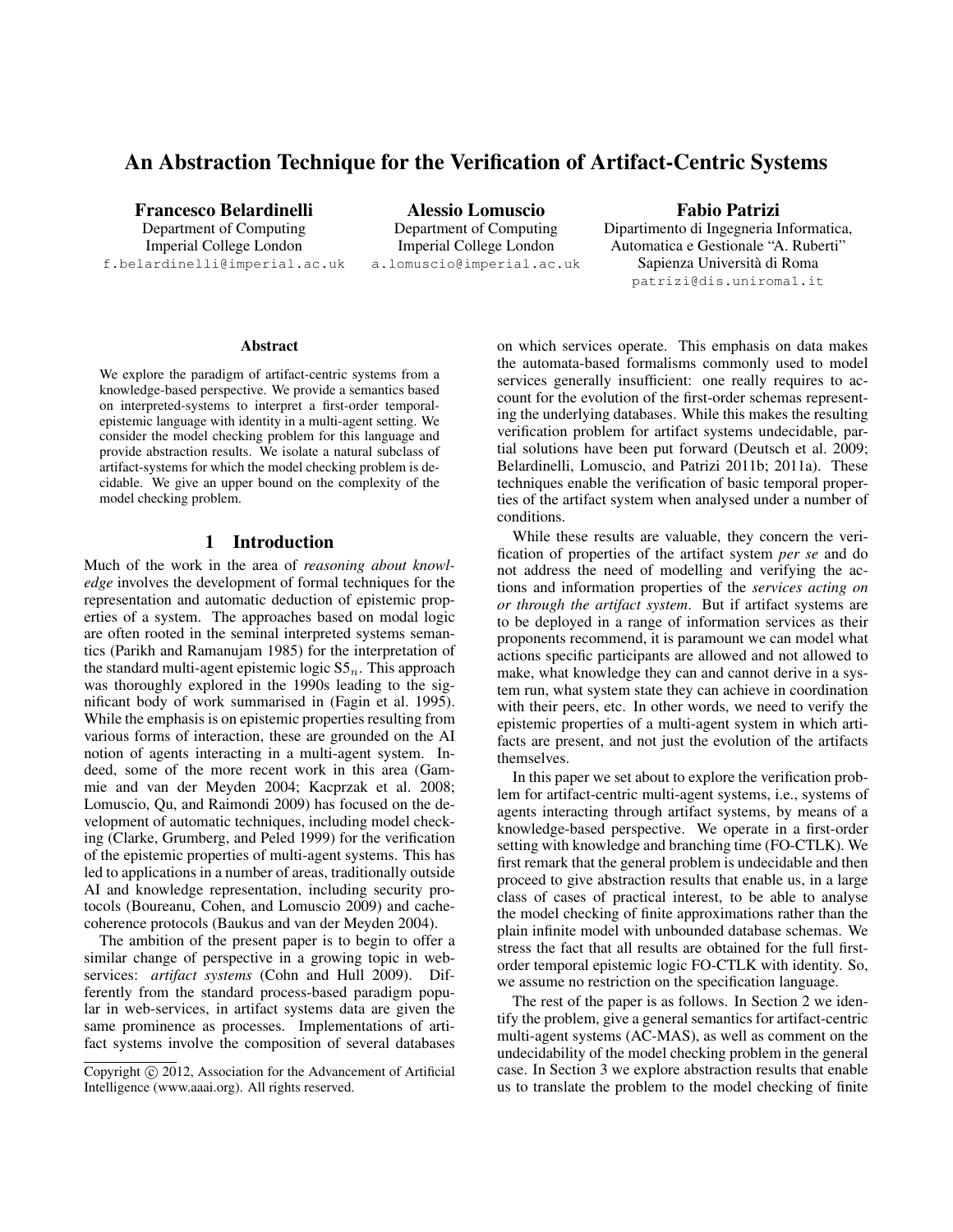models. In Section 4 we take a step towards implementations and instantiate this semantics by means of artifact system descriptions that are close to what used in practice. We show that the setting complies with the conditions explored in the previous section thereby enabling us to show results for artifact-centric implementations. We conclude by presenting complexity results for the model checking problem and a discussion on related work.

## 2 Verification of AC-MAS

In this section we lay out the semantics of artifact-centric multi-agent systems, we then define an interpretation for a first-order temporal epistemic specification language, and introduce the model checking problem for these systems. We use basic definitions taken from (Belardinelli, Lomuscio, and Patrizi 2011b) to fix the notation used in the rest of the paper. We refer to the cited work for more details.

## Databases and First-Order Logic

We now introduce the syntax and semantics of our first-order language. We also fix the terminology on databases that will be used in the rest of the paper (Abiteboul, Hull, and Vianu 1995).

Definition 2.1 (Database schema) *A* (relational) database schema *is a set*  $\mathcal{D} = \{P_1/q_1, \ldots, P_n/q_n\}$  *of* relation symbols  $P_i$ , each associated with its arity  $q_i \in \mathbb{N}$ .

The *primed version* of a database schema  $D$  is the schema  $\mathcal{D}' = \{P_1'/q_1, \ldots, P_n'/q_n\}$ , where each predicate symbol  $P_i$  is (syntactically) replaced by its *primed version*  $P'_i$ . The motivation for  $\mathcal{D}'$  will become apparent later on, as  $\mathcal D$  and  $\mathcal D'$ are used to account for the evolution of the artifact system.

Definition 2.2 (Database interpretation) *Given a database schema* D*, a* D-interpretation (or D-instance) over an interpretation domain U *is a mapping* D *associating each relation symbol*  $P_i$  *with a finite*  $q_i$ *-ary relation over*  $U$ *,*  $i.e., D(P_i) \subseteq U^{q_i}.$ 

The set of all  $D$ -interpretations over a domain  $U$  is denoted by  $\mathcal{D}(U)$ . The *active domain* of D, or  $ad(D)$ , is the set of all individuals in  $U$  occurring in some tuple of some predicate interpretation  $D(P_i)$ . Observe that, since  $D$  contains a finite number of relation symbols and each  $D(P_i)$  is finite, so is  $ad(D)$ .

**Definition 2.3 (FO-formulas over D)** Given a set V ar of individual variables *and a set*  $Con \subseteq U$  *of* individual constants, the formulas  $\varphi$  in the first-order language  $\mathcal{L}_D$  over  $D$ *are defined in BNF as follows:*

$$
\varphi \quad ::= \quad t = t' \mid P_i(\vec{t}) \mid \neg \varphi \mid \varphi \rightarrow \varphi \mid \forall x \varphi
$$

*where*  $\vec{t}$  *is a*  $q_i$ -tuple of terms, and  $t, t'$  are terms, i.e., ele*ments in*  $Var \cup Con$ .

Notice that formulas in  $\mathcal{L}_D$  contain no function symbols apart from constants. We use the standard abbreviations ∃,  $\top$ ,  $\bot$ ,  $\land$ ,  $\lor$ , and  $\neq$ . Free and bound variables are defined as standard. For a formula  $\varphi$  we denote the set of its variables as  $var(\varphi)$ , the set of its free variables as  $free(\varphi)$ , and the set of constants in  $\varphi$  as  $con(\varphi)$ . We write  $\varphi(\vec{x})$  to list explicitly in arbitrary order all the free variables  $x_1, \ldots, x_\ell$  of  $\varphi$ . By slight abuse of notation, we treat  $\vec{x}$  as a set, thus we write  $\vec{x} = free(\varphi)$ . A *sentence* is a formula with no free variables.

An *assignment* is a function  $\sigma : Var \mapsto U$ . For an assignment  $\sigma$ , we denote by  $\sigma\binom{x}{y}$  the assignment s.t. (i)  $\sigma\binom{x}{y}(x) = u$ ; and (ii)  $\sigma\binom{x}{y}(x') = \sigma(x')$  for every  $x' \in Var$ different from  $x$ . We extend assignments to constants by assuming that  $\sigma(c) = c$  for all  $c \in Con$ .

Definition 2.4 (Semantics of FO-formulas) *Given a* D*interpretation* D*, an assignment* σ*, and an FO-formula*  $\varphi \in L_{\mathcal{D}}$ , we inductively define whether D satisfies  $\varphi$  un*der*  $\sigma$ *, written*  $(D, \sigma) \models \varphi$ *, as follows:* 

$$
(D, \sigma) \models P_i(\vec{t}) \quad \text{iff} \quad \langle \sigma(t_1), \dots, \sigma(t_{q_i}) \rangle \in D(P_i) (D, \sigma) \models t = t' \quad \text{iff} \quad \sigma(t) = \sigma(t') (D, \sigma) \models \neg \varphi \quad \text{iff} \quad (D, \sigma) \not\models \varphi (D, \sigma) \models \varphi \rightarrow \psi \quad \text{iff} \quad (D, \sigma) \not\models \varphi \text{ or } (D, \sigma) \models \psi (D, \sigma) \models \forall x \varphi \quad \text{iff} \text{ for all } u \in ad(D), (D, \sigma(\frac{x}{u})) \models \varphi
$$

*A formula*  $\varphi$  *is true in D, written*  $D \models \varphi$ *, iff*  $(D, \sigma) \models \varphi$ *for all assignments* σ*.*

Observe that we are adopting an *active-domain* semantics, that is, quantified variables range over the active domain of D. Also notice that, by definition of  $\sigma$ , constants are interpreted as themselves. Thus, two constants are equal iff they are syntactically the same.

As an example of an FO-formula consider

$$
\phi_k \quad ::= \quad \forall x_1, \dots, x_{k+1} \bigvee_{i \neq j} (x_i = x_j)
$$

which intuitively says that there are at most  $k$  distinct elements. Such formula will be used in Sec. 5.

Finally, for technical purposes, we define the operator ⊕.

Definition 2.5 (⊕ Operator) *Given two* D*-interpretations* D and D',  $D \oplus D'$  is the  $(D \cup D')$ -interpretation s.t.  $D \oplus D'$  $D'(P_i) = D(P_i)$  and  $D \oplus D'(P'_i) = D'(\overline{P_i})$ .

The ⊕ operator will be used later in connection with the transitions of artifact systems.

## Artifact-Centric Multi-Agent Systems

We follow the construction in (Belardinelli, Lomuscio, and Patrizi 2011a) to define an extension of interpreted systems to first order, which allows us to reason in terms of the local database schemas of agents. We refer to (Fagin et al. 1995) for background on the interpreted systems semantics.

**Definition 2.6 (Agent)** *An* agent *is a tuple*  $i =$  $\langle \mathcal{D}_i, L_i, Act_i, Pr_i \rangle$  where:

- $\mathcal{D}_i$  *is the* local database schema;
- $L_i \subseteq \mathcal{D}_i(U)$  *is the set of* local states;
- $Act_i$  *is the set of* local actions;
- $Pr_i: L_i \mapsto 2^{Act_i}$  *is the* local protocol function.

Given a set  $Ag = \{1, \ldots, n\}$  of agents, we define the *global* database schema of  $Ag$  as  $D = D_1 \cup \cdots \cup D_n$ , i.e., the set of all relation symbols appearing in some local database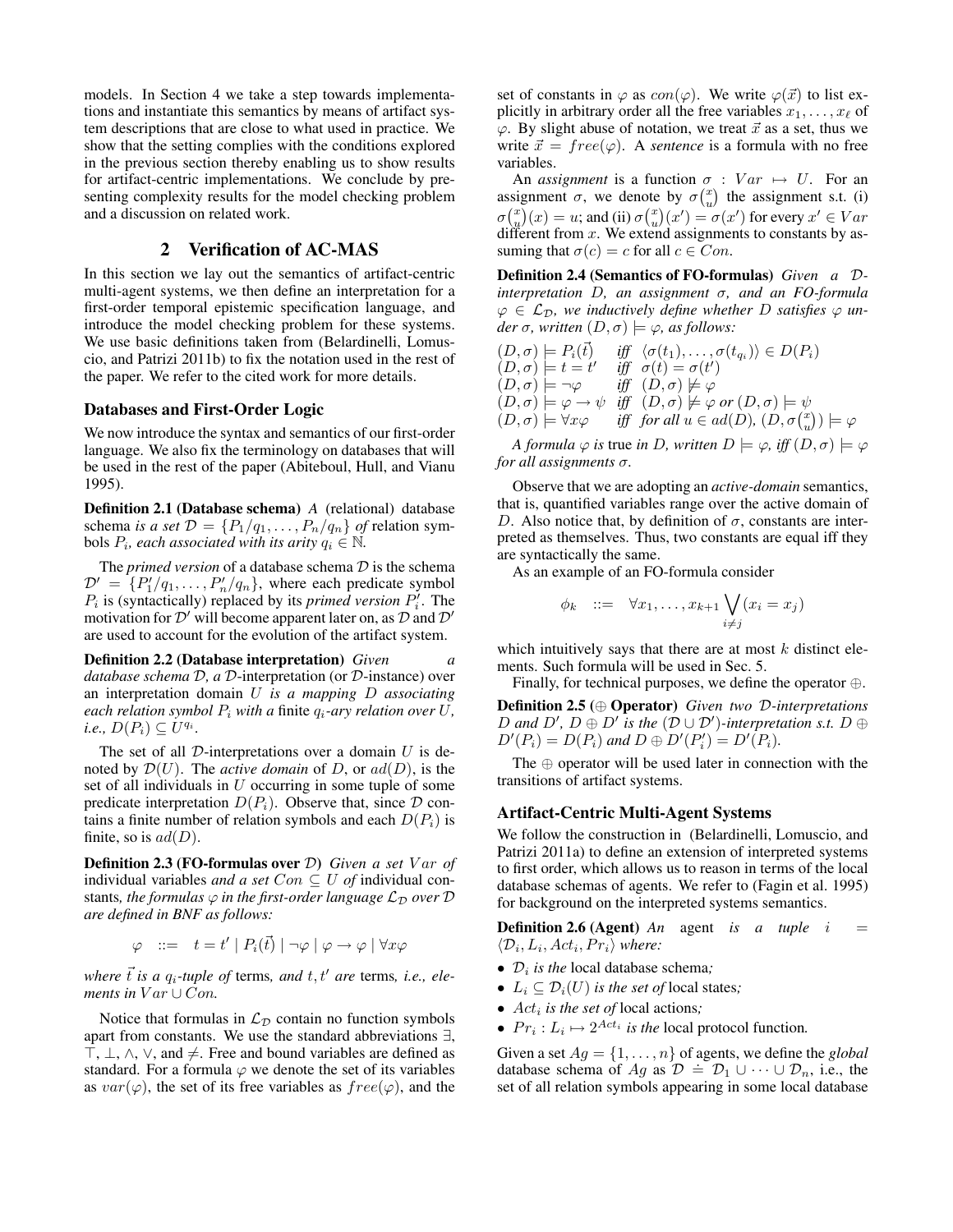schema. Agents can be thought of as modules that can be composed together to obtain artifact-centric multi-agent systems.

Definition 2.7 (AC-MAS) *Given a set* Ag *of agents, an* artifact-centric multi-agent system *is a tuple*  $P$  $\langle S, U, D_0, \tau \rangle$  *where:* 

- $S \subseteq L_1 \times \cdots \times L_n$  *is the set of* reachable global states;
- U *is the interpretation domain;*
- $D_0 \in S$  *is the* initial global state;
- $\tau : \mathcal{S} \times Act \mapsto 2^{\mathcal{S}}$  *is the* global transition function, *where*  $Act = Act_1 \times \cdots \times Act_n$  *is the set of global actions, and*  $\tau(\langle l_1,\ldots,l_n\rangle,\langle \alpha_1,\ldots,\alpha_n\rangle)$  *is defined iff*  $\alpha_i \in Pr_i(l_i)$ *for every*  $i \in Ag$ .

Given an AC-MAS  $P$ , we can interpret a global state  $\langle l_1, \ldots, l_n \rangle$  as the D-instance D s.t.  $D(P_i) = \bigcup_{j \in Ag} l_j(P_i)$ , for all  $P_i \in \mathcal{D}$ . Thus, the set S of global states can be seen as a subset of  $\mathcal{D}(U)$ . This is done for technical convenience, so as to see each global state as a single database instance, rather than a tuple. Notice that for each  $\langle l_1, \ldots, l_n \rangle$  there exists a unique  $D$ -instance  $D$  as above, however the converse is not true in general. The way  $D$  has to be interpreted will be clear from the context.

We define the *global transition relation*  $\rightarrow$  on  $S \times S$ s.t.  $D \to D'$  if there exists  $\vec{\alpha} \in Act$  and  $D' \in \tau(D, \vec{\alpha})$ . If  $D \to D'$ , we say that  $D'$  is a *successor* of D. A *run* r from  $D \in \mathcal{S}$  is an infinite sequence  $D^0 \to D^1 \to \cdots$ , for From  $D \in \mathcal{O}$  is an immediate  $D \to D \to \cdots$ , for  $D^0 = D$ . For  $n \in \mathbb{N}$ ,  $r(n) = D^n$ . A state D' is *reachable from* D if there exists a run r from  $r(0) = D$  s.t.  $r(i) = D'$ for some  $i > 0$ . In what follows we assume that the relation  $\rightarrow$  is serial, and that S is the set of states reachable from  $D_0$ .

We say that  $D, D'$  are *epistemically indistinguishable* for agent *i*, written  $D \sim_i D'$ , if  $l_i(D) = l_i(D')$ , where  $l_i(D) \doteq$  $l_i$  for  $D = \langle l_1, \ldots, l_n \rangle$ . This is consistent with the standard definition of knowledge as identity of local states (Fagin et al. 1995).

## Model Checking

We now define the first-order temporal epistemic specification language to be interpreted on AC-MAS. Differently from (Belardinelli, Lomuscio, and Patrizi 2011b), we assume no restriction on the interaction between quantifiers and modalities.

Definition 2.8 (FO-CTLK) *The first-order CTLK formulas* ϕ *over a database schema* D *are inductively defined by the following BNF:*

 $\varphi ::= \phi \mid \neg \varphi \mid \varphi \rightarrow \varphi \mid \forall x \varphi \mid AX\varphi \mid A\varphi \mathcal{U}\varphi \mid E\varphi \mathcal{U}\varphi \mid K_i\varphi$ *where*  $\phi \in \mathcal{L}_{\mathcal{D}}$ *.* 

The notions of free and bound variables for FO-CTLK extend straightforwardly from  $\mathcal{L}_D$ , as well as functions var, *free*, and *con*. We use the abbreviations  $EX\varphi$ ,  $AF\varphi$ ,  $AG\varphi$ ,  $EF\varphi$ , and  $EG\varphi$  as standard.

Observe that free variables can occur in the scope of modal operators, thus allowing for the unconstrained alternation of quantifiers and modal operators. As the semantics below shows, this makes our specification language strictly

more expressive than the one used in (Belardinelli, Lomuscio, and Patrizi 2011b), which, in turn, poses major technical challenges and requires non-trivial extensions of the construction presented in (Belardinelli, Lomuscio, and Patrizi 2011b) to generalize the decidability result.

## Definition 2.9 (Semantics of FO-CTLK formulas)

*Consider an AC-MAS* P*, an FO-CTLK formula* ϕ*, a state* D ∈ P*, and an assignment* σ*. We inductively define whether*  $P$  satisfies  $\varphi$  *in* D *under*  $\sigma$ *, written*  $(P, D, \sigma) \models \varphi$ *, as follows:*

 $iff(D, \sigma) \models \varphi \text{ and } \varphi \text{ is an FO-formula}$  $(\mathcal{P}, D, \sigma) \models \varphi$  *iff*  $(D, \sigma) \models \varphi$  and  $(\mathcal{P}, D, \sigma) \models \neg \varphi$  *iff*  $(\mathcal{P}, D, \sigma) \not\models \varphi$  $(\mathcal{P}, D, \sigma) \models \varphi \rightarrow \varphi' \text{ iff } (\mathcal{P}, D, \sigma) \not\models \varphi \text{ or } (\mathcal{P}, D, \sigma) \models \varphi'$  $(\mathcal{P}, D, \sigma) \models \forall x \varphi \quad \textit{iff for all } u \in ad(D), (\mathcal{P}, D, \sigma_{u}^{(x)}) \models \varphi$  $(\mathcal{P}, D, \sigma) \models AX\varphi$  *iff for all r, if*  $r(0) = D$  *then*  $(\mathcal{P}, r(1), \sigma) \models \varphi$  $(\mathcal{P}, D, \sigma) \models A\varphi\mathcal{U}\varphi'$  *iff for all r, if*  $r(0) = D$  *then there is*  $k \geq 0$ *s.t.*  $(\mathcal{P}, r(k), \sigma) \models \varphi'$ , and for all j,  $0 \leq j < k$  *implies*  $(\mathcal{P}, r(j), \sigma) \models \varphi$  $(P, D, \sigma) \models E \varphi \mathcal{U} \varphi'$  *iff for some r, r*(0) = *D and there is*  $k \ge 0$ *s.t.*  $(\mathcal{P}, r(k), \sigma) \models \varphi'$ , and for all j,  $0 \leq j < k$  *implies*  $(\mathcal{P}, r(j), \sigma) \models \varphi$  $(\mathcal{P}, D, \sigma) \models K_i \varphi$  $\forall$  implies  $(\mathcal{P}, D', \sigma) \models \varphi$ 

A formula  $\varphi$  is *true* at D, written  $(\mathcal{P}, D) \models \varphi$ , if  $(\mathcal{P}, D, \sigma) \models \varphi$  for all  $\sigma$ ;  $\varphi$  is *true* in  $\mathcal{P}$ , written  $\mathcal{P} \models \varphi$ , if  $(\mathcal{P}, D_0) \models \varphi$ .

In the rest of the paper we explore model checking of AC-MAS against first-order temporal epistemic specifications. Formally, the problem can be stated as follows:

Given an AC-MAS  $\mathcal P$  and an FO-CTLK formula  $\varphi$ , find an assignment  $\sigma$  such that  $(\mathcal{P}, D_0, \sigma) \models \varphi$ .

It was remarked in (Belardinelli, Lomuscio, and Patrizi 2011b) that, even in the context of a purely temporal language, the problem is decidable whenever the domain  $U$  in  $P$  is finite, and undecidable in general. Since we are here operating on a strictly stronger language, the following immediately follows.

Theorem 2.10 *The model checking problem for AC-MAS is undecidable.*

The result above is obviously negative. However, in the following we identify a large class of AC-MAS, covering interesting cases, for which model checking is decidable.

## 3 Abstraction of AC-MAS

In this section we present a technique for defining finite abstractions of AC-MAS, so that the satisfaction of FO-CTLK formulas is preserved. Unless differently stated, in the rest of the paper we assume fixed a finite set  $C$  of constants, and a countable interpretation domain U such that  $C \subseteq U$ . Further, whenever we consider an FO-CTLK formula  $\varphi$ , we assume that  $con(\phi) \subseteq C$ . This can be always done w.l.o.g. by extending C with the finitely many constants in  $\varphi$ . Finally, the  $D$ -instances  $D_1$  and  $D_2$  are defined on the interpretation domains  $U_1, U_2 \subseteq U$ .

## **Bisimulation**

To show that abstractions of AC-MAS preserve FO-CTLK formulas, we introduce a notion of *bisimulation*, which re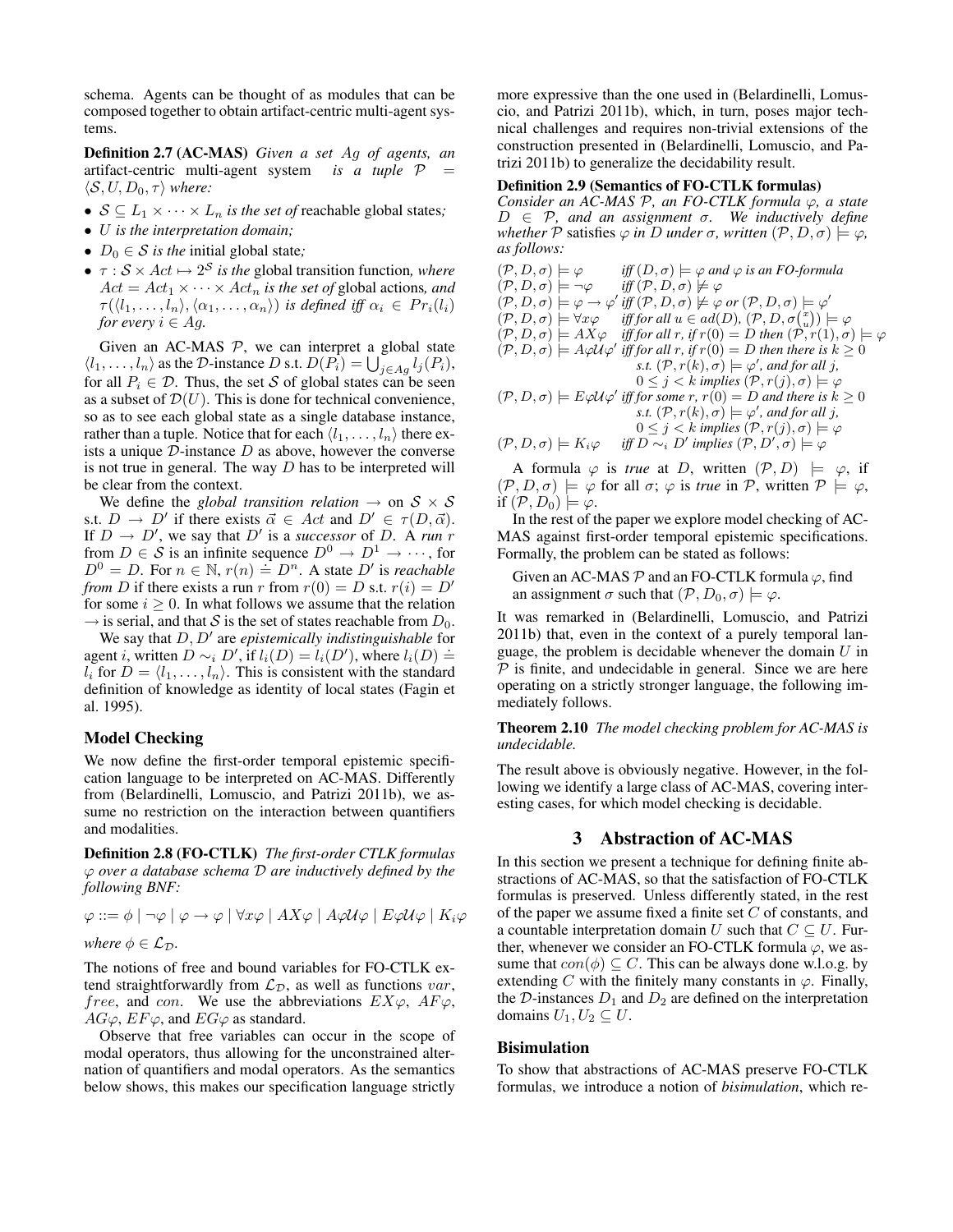fines the one presented in (Belardinelli, Lomuscio, and Patrizi 2011b). First we define when two D-instances are *isomorphic*.

**Definition 3.1 (Isomorphism)** *Two D-instances*  $D_1$  *and*  $D_2$  *are* isomorphic, written  $D_1 \simeq D_2$ , iff there exists a bi*jection*  $\iota : ad(D_1) \cup C \mapsto ad(D_2) \cup C$  *s.t.* 

- *(i)*  $\iota$  *is the identity on*  $C$ ;
- *(ii) for every*  $P_j \in \mathcal{D}$ *, for every*  $\vec{u} \in ad(D_1)^{q_j}$ *,*  $\vec{u} \in D_1(P_j)$  $iff \iota(\vec{u}) \in D_2(P_i)$ .

Isomorphisms of  $D$ -instances preserve the constants in  $C$ and the interpretation of the relation symbols in  $D$ . Any function  $\iota$  as above is a *witness* for  $D_1 \simeq D_2$ . The relation  $\simeq$  is obviously an equivalence relation. Given a function  $f: U_1 \mapsto U_2$  that is total on  $ad(D_1)$ ,  $f(D_1)$  denotes the D-instance over  $U_2$  obtained from  $D_1$  by renaming each of its elements  $u \in ad(D_1)$  as  $f(u)$ . Observe that if f is also injective (thus invertible) on  $ad(D_1)$ , and is the identity on C, then  $f(D_1) \simeq D_1$ .

Being isomorphic is not a sufficient condition for two Dinstances to satisfy the same first-order formulas, as we have to take care also of free variable. Hence, we introduce the following notion.

**Definition 3.2 (Equivalent assignments)** *Let*  $V \subseteq Var$  *be a set of variables, and assume*  $D_1 \simeq D_2$ *. Two assignments*  $\sigma_1 : Var \mapsto U_1$  *and*  $\sigma_2 : Var \mapsto U_2$  *are* equivalent for V (w.r.t.  $D_1$  and  $D_2$ ) *iff there exists a bijection*  $\gamma$  :  $ad(D_1) \cup$  $C \cup \sigma_1(V) \mapsto ad(D_2) \cup C \cup \sigma_2(V)$  *s.t.* 

(i) 
$$
\gamma|_{ad(D_1)\cup C}
$$
 is a witness for  $D_1 \simeq D_2$ ;

$$
(ii) \ \sigma_2|_V = \gamma \circ \sigma_1|_V.
$$

Intuitively, this definition captures the fact that  $\sigma_1$  and  $\sigma_2$ preserve all (in)equalities of values assigned to variables in  $V$ , and the assignments are consistent with some witness  $\iota$  for  $D_1 \simeq D_2$ . We say that two assignments are equivalent for a FO-CTLK formula  $\varphi$  if they are equivalent for  $free(\varphi)$ . We can now prove the following result on satisfaction preservation.

Proposition 3.3 *Given two isomorphic* D-instances  $D_1$  and  $D_2$ *, an FO-formula*  $\varphi$ *, and two assignments*  $\sigma_1$  *and*  $\sigma_2$ *equivalent for* ϕ*, we have that*

$$
(D_1, \sigma_1) \models \varphi \quad \text{iff} \quad (D_2, \sigma_2) \models \varphi
$$

**Proof (sketch).** By induction on the structure of  $\varphi$ .  $\Box$ 

Essentially, Prop. 3.3 says that isomorphic instances cannot be distinguished by FO-formulas. We aim to generalise this intuition, and define conditions that guarantee two AC-MAS to be indistinguishable by FO-CTLK formulas. To do so, we need the following central notions.

**Definition 3.4 (Similarity)** *Given two AC-MAS*  $P_1$  =  $\langle S_1, U_1, D_{10}, \tau_1 \rangle$  *and*  $\mathcal{P}_2 = \langle S_2, U_2, D_{20}, \tau_2 \rangle$ *,*  $\mathcal{P}_2$  simulates  $\mathcal{P}_1$ *, written*  $\mathcal{P}_1 \preceq \mathcal{P}_2$ *, iff there exists a relation*  $R \subseteq \mathcal{S}_1 \times \mathcal{S}_2$ *, called* simulation relation, *s.t.*  $\langle D_{10}, D_{20} \rangle \in R$ *, and if*  $\langle D_1, D_2 \rangle \in R$  *then:* 

*1.*  $D_1 \simeq D_2$ ;

2. *for every*  $D'_1$ *, if*  $D_1 \rightarrow D'_1$  *then there is*  $D'_2$  *s.t.*  $D_2 \rightarrow D'_2$ *,*  $D_1 \oplus D_1' \simeq D_2 \oplus D_2'$ , and  $\langle D_1', D_2' \rangle \in \overline{R}$ ;

3. *for every*  $D'_1$ *, if*  $D_1 \sim_i D'_1$  *then there is*  $D'_2$  *s.t.*  $D_2 \sim_i D'_2$ *,*  $D_1 \oplus D_1' \simeq D_2 \oplus D_2'$ , and  $\langle D_1', D_2' \rangle \in \overline{R}$ .

Observe that R is well-defined as  $D_1 \oplus D'_1 \simeq D_2 \oplus D'_2$  implies  $D'_1 \simeq D'_2$ . When  $\langle D_1, D_2 \rangle \in R$  for some simulation relation R, we say that  $D_2$  *simulates*  $D_1$ , written  $D_1 \preceq D_2$ . It can be proved that  $\preceq$  is the largest simulation relation, w.r.t. set inclusion, and it is transitive.

Based on the notion of simulation, we can now define when two AC-MAS are *bisimilar*.

**Definition 3.5 (Bisimilarity)** *Two AC-MAS*  $P_1$  *and*  $P_2$  *are* bisimilar, written  $\mathcal{P}_1 \approx \mathcal{P}_2$ , iff there exists a relation  $B \subseteq S_1 \times S_2$ , called bisimulation relation, *s.t. both* B and  $B^{-1} = \{ \langle D_2, D_1 \rangle \mid \langle D_1, D_2 \rangle \in B \}$  *are simulation relations between*  $P_1$  *and*  $P_2$ *.* 

When  $\langle D_1, D_2 \rangle \in B$  for some bisimulation relation B, we say that  $D_1$  and  $D_2$  are *bisimilar*, written  $D_1 \approx D_2$ . Obviously, if  $D_1 \approx D_2$  then  $D_1 \preceq D_2$  and  $D_2 \preceq D_1$ . However, the viceversa is not true. It can be easily proved that  $\approx$  is an equivalence relation.

Finally, we introduce the class of AC-MAS of our interest, for which we prove invariance w.r.t. FO-CTLK formulas, and the main abstraction results.

**Definition 3.6 (Uniformity)**  $An$   $AC-MAS$   $\mathcal{P}$  $\langle S, U, D_0, \tau \rangle$  is uniform *iff for every*  $D, D', D'' \in S$ *and*  $D''' \in \mathcal{D}(U)$ *:* 

*1.*  $D \rightarrow D'$  and  $D \oplus D' \simeq D'' \oplus D'''$  imply  $D'' \rightarrow D'''$ ;

*2.*  $D \sim_i D'$  *and*  $D \oplus D' \simeq D'' \oplus D'''$  *imply*  $D'' \sim_i D'''$ *.* 

Intuitively, uniformity requires that the transition and epistemic relations do not depend on the actual data content of each  $D$ -instance (apart from the constants in  $C$ ). Put differently, the requirements above capture the fact that the system is unable to distinguish among states containing the same constants and having the same pattern of data.

In particular, we can prove that under specific assumptions req. 2 holds for any AC-MAS.

Proposition 3.7 *If an AC-MAS* P *satisfies req. 1 in Def. 3.6 and*  $ad(D_0) \subseteq C$ *, then req. 2 is also satisfied.* 

**Proof (sketch).** If  $D \oplus D' \simeq D'' \oplus D'''$ , then there is a witness  $\iota : ad(D) \cup ad(D') \cup C \mapsto ad(D'') \cup ad(D''') \cup C$ that is the identity on C, hence also on  $ad(D_0)$ . Since  $D \sim_i$ D', then  $l_i(D) = l_i(D')$ , and also  $l_i(D'') = l(l_i(D))$  =  $\iota(l_i(D')) = l_i(D''')$ . Notice that this does not guarantee that  $D'' \sim_i D'''$ , as we need to prove that  $D''' \in S$ . This can be done by showing that  $D^{\prime\prime\prime}$  is reachable from  $D_0$ .  $\Box$ 

Prop. 3.7 identifies a sufficient condition for uniformity. However, in general AC-MAS are not uniform. We will return to this point in Sec. 4.

The rest of this section is dedicated to proving that bisimilarity together with uniformity are sufficient to preserve satisfaction of FO-CTLK formulas. We start by exploring the relationship between uniformity and bisimilarity.

Proposition 3.8 *If an AC-MAS* P *is uniform, then for every*  $D_1, D_2 \in \mathcal{S}, D_1 \simeq D_2$  *implies*  $D_1 \approx D_2$ *.*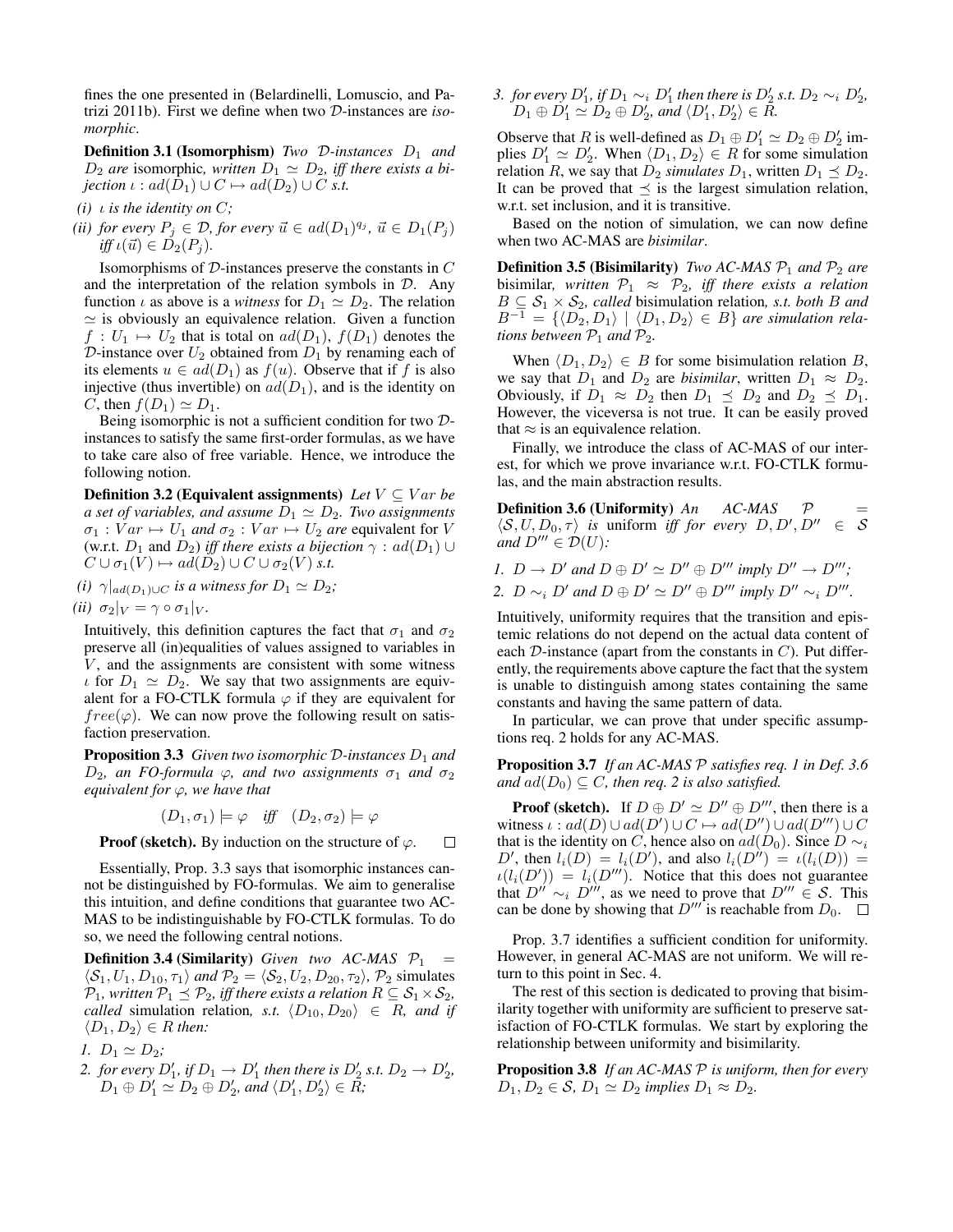**Proof (sketch).** The proof consists in showing that  $B =$  $\{\langle D_1, D_2 \rangle \in S \times S \mid D_1 \simeq D_2\}$  is a bisimulation.  $\Box$ 

The next results are aimed to show that if two bisimilar AC-MAS contain enough individuals in their interpretation domains, they satisfy the same FO-CTLK formulas.

Proposition 3.9 *Consider two bisimilar uniform AC-MAS*  $\mathcal{P}_1$  *and*  $\mathcal{P}_2$ *, two*  $\mathcal{D}$ *-instances*  $D_1 \in \mathcal{P}_1$ *,*  $D_2 \in \mathcal{P}_2$  *s.t.*  $D_1 \approx$  $D_2$ , and an FO-CTLK formula  $\varphi$ . For every assignments  $\sigma_1$ *and*  $\sigma_2$  *equivalent for*  $\varphi$  *w.r.t.*  $D_1$  *and*  $D_2$  *we have that:* 

- *1. for every*  $D'_1$  *s.t.*  $D_1 \rightarrow D'_1$ *, if*  $|U_2| \ge |ad(D_1) \cup ad(D'_1) \cup$  $C \cup \sigma_1(free(\varphi))$ , then there exists  $D'_2$  s.t.  $D_2 \rightarrow D'_2$ ,  $D'_1 \approx D'_2$ , and  $\sigma_1$  and  $\sigma_2$  are equivalent for  $\varphi$  w.r.t.  $D'_1$  $\overline{and} D'_2.$
- 2. *for every*  $D'_1$  *s.t.*  $D_1 \sim_i D'_1$ *, if*  $|U_2| \ge |ad(D_1) \cup ad(D'_1) \cup$  $C \cup \sigma_2(free(\varphi))$ , then there exists  $D'_2$  s.t.  $D_2 \sim_i D'_2$ ,  $D'_1 \approx D'_2$ , and  $\sigma_1$  and  $\sigma_2$  are equivalent for  $\varphi$  w.r.t.  $D'_1$  $\overline{and} D'_2$ .

**Proof.** To prove 1, let  $\gamma$  be a bijection witnessing that  $\sigma_1$ and  $\sigma_2$  are equivalent for  $\varphi$  w.r.t.  $D_1$  and  $D_2$ , as in Def. 3.2. Consider  $D_1'$  s.t.  $D_1 \rightarrow D_1'$ . Since  $D_1 \approx D_2$ , there exists a  $D_2'' \in S_2$  s.t.  $D_2 \rightarrow D_2''$ ,  $D_1 \oplus D_1' \simeq D_2 \oplus D_2''$ , and  $D_1' \approx D_2'$ . Define  $Dom(j) = ad(D_1) \cup ad(D'_1) \cup C$ , and  $D'_1 \approx D'_2$ . Define  $Dom(j) = ad(D_1) \cup ad(D'_1) \cup C$ , and partition it into:

- $Dom(\gamma) \doteq ad(D_1) \cup C \cup (ad(D'_1) \cap \sigma_1(free(\varphi));$
- $Dom(\iota') \doteq ad(D'_1) \setminus Dom(\gamma);$

and define the function  $j: Dom(j) \mapsto U_2$  as follows:

$$
j(u) = \begin{cases} \gamma(u), \text{if } u \in Dom(\gamma) \\ \iota'(u), \text{if } u \in Dom(\iota') \end{cases}
$$

where  $\iota'$  :  $Dom(i') \mapsto U_2 \setminus Im(\gamma)$  is any invertible (total) function It can be proved that  $|U_2| \ge |ad(D_1) \cup ad(D'_1) \cup C \cup \sigma_1(free(\varphi))|$  implies  $|U_2 \setminus Im(\gamma)| \ge |Dom(\iota')|$ , thus such a  $\iota'$  exists.

Obviously, j is invertible. Thus, j is a witness for  $D_1 \oplus$  $D_1' \simeq D_2 \oplus D_2'$ , where  $D_2' = j(D_1')$ . Then, because  $D_1 \oplus j(D_2')$  $D_1^{\tau} \simeq D_2 \oplus D_2^{\tau}$ , and being  $\simeq$  an equivalence relation (thus transitive),  $D_2 \oplus D_2' \simeq D_2 \oplus D_2''$ . Finally,  $\mathcal{P}_2$  being uniform,  $D_2 \rightarrow D'_2.$ 

It can be seen that  $\sigma_1$  and  $\sigma_2$  are equivalent for  $\varphi$  w.r.t.  $D_1'$ and  $D'_2$ . To see that  $D'_1 \approx D'_2$ , observe that, since  $D'_2 \simeq D''_2$ and  $\mathcal{P}_2$  is uniform, by Prop. 3.8,  $D'_2 \approx D''_2$ . Thus, since  $D'_1 \approx D''_2$  and  $\approx$  is transitive,  $D'_1 \approx D'_2$ .

The proof for 2 is similar to 1, and is omitted.  $\Box$ 

To state next results, we require the following notion. A *temporal epistemic run* r from  $D \in S$  is an infinite sequence  $D^0 \rightsquigarrow D^1 \rightsquigarrow$  ... such that  $D^i \rightarrow D^{i+1}$  or  $D^i \sim_k D^{i+1}$ , for some  $k \in Ag$ . For  $n \in \mathbb{N}$ ,  $r(n) = D^n$ . A state D' is said to be *t.e. reachable from* D iff there exists a temporal epistemic run r from the initial global state  $r(0) = D$  such that  $r(i) =$ D', for some  $i \geq 0$ . T.e. runs are not to be confused with the (purely temporal) runs introduced in Sec. 2.

Prop. 3.9 generalizes to temporal epistemic runs.

Proposition 3.10 *Consider two bisimilar uniform AC-MAS*  $\mathcal{P}_1$  *and*  $\mathcal{P}_2$ *, two*  $\mathcal{D}$ *-instances*  $D_1 \in \mathcal{P}_1$  *and*  $D_2 \in \mathcal{P}_2$ 

*s.t.*  $D_1 \approx D_2$ , an FO-CTLK formula  $\varphi$ , and two assign*ments*  $\sigma_1$  *and*  $\sigma_2$  *equivalent for*  $\varphi$  *w.r.t.*  $D_1$  *and*  $D_2$ *.* 

*For every t.e. run*  $r_1$ , *if*  $r_1(0) = D_1$  *and for all*  $i \geq$ 0*,*  $|U_2| \ge |ad(r_1(i)) \cup ad(r_1(i+1)) \cup C \cup \sigma_1(free(\varphi))|$ , *then there exists a t.e. run*  $r_2$  *s.t. for all*  $i \geq 0$ *:* 

(*i*) 
$$
r_2(0) = D_2;
$$

$$
(ii) r_1(i) \approx r_2(i);
$$

*(iii)*  $\sigma_1$  *and*  $\sigma_2$  *are equivalent for*  $\varphi$  *w.r.t.*  $r_1(i)$  *and*  $r_2(i)$ *.* 

Proof (sketch). The proof is an application of Prop. 3.9.  $\Box$ 

We can now introduce the following key result.

Lemma 3.11 *Consider two bisimilar uniform AC-MAS* P<sup>1</sup> *and*  $\mathcal{P}_2$ *, two*  $\mathcal{D}$ *-instances*  $D_1 \in \mathcal{P}_1$  *and*  $D_2 \in \mathcal{P}_2$  *s.t.*  $D_1 \approx$  $D_2$ *, an FO-CTLK formula*  $\varphi$ *, and two assignments*  $\sigma_1$  *and*  $\sigma_2$  *equivalent for*  $\varphi$  *w.r.t*  $D_1$  *and*  $D_2$ *. If* 

- *1. for every t.e. run*  $r_1$  *s.t.*  $r_1(0) = D_1$ *, for all*  $k \ge 0$  *we have*  $|U_2| \geq |ad(r_1(k)) \cup ad(r_1(k+1)) \cup C \cup \sigma_1(free(\varphi)))| +$  $|var(\varphi) \setminus free(\varphi)|;$
- *2. for every t.e. run*  $r_2$  *s.t.*  $r_2(0) = D_2$ *, for all*  $k \ge 0$  *we have*  $|U_1| \geq |ad(r_2(k)) \cup ad(r_2(k+1)) \cup C \cup \sigma_2(free(\varphi))| +$  $|var(\varphi) \setminus free(\varphi)|;$

*then*

$$
(\mathcal{P}_1, D_1, \sigma_1) \models \varphi \quad \text{iff} \quad (\mathcal{P}_2, D_2, \sigma_2) \models \varphi
$$

**Proof (sketch).** By induction on the structure of  $\varphi$ , by using Prop. 3.10. We prove selected cases for the  $\Rightarrow$  part. The  $\Leftarrow$  part is proved analogously, by swapping indexes 1 and 2, and observing that the hypotheses are symmetric. The base case follows from Proposition 3.3. The inductive cases for propositional connectives are straightforward.

For  $\varphi \equiv \forall x \psi$ , assume that  $x \in free(\psi)$  (otherwise consider  $\psi$ ), and no variable is quantified more than once (otherwise rename variables). Let  $\gamma$  be a bijection witnessing that  $\sigma_1$  and  $\sigma_2$  are equivalent for  $\varphi$  w.r.t.  $D_1$  and  $D_2$ . For each  $u \in ad(D_1)$ , consider the assignment  $\sigma_1\binom{x}{u}$ . By definition  $\gamma(u) \in ad(D_2)$ , and  $\sigma_2\binom{x}{\gamma(u)}$  is well-defined. By noticing that  $con(\psi) = con(\varphi)$  and  $free(\psi) = free(\varphi) \cup \{x\}$ , it is apparent that  $\sigma_1\begin{pmatrix} x \\ u \end{pmatrix}$  and  $\sigma_2\binom{x}{\gamma(u)}$  are equivalent for  $\psi$  w.r.t.  $D_1$  and  $D_2$ . Moreover, it can be seen that  $|\sigma_1{x \choose w}(free(\psi))| \le |\sigma_1(free(\varphi))| + 1$ , as u may not occur in  $\sigma_1(free(\varphi))$ . Similarly for  $\sigma_2$ . Further,  $|var(\psi) \setminus free(\psi)| = |var(\varphi) \setminus free(\varphi)| - 1$ , as  $var(\psi) = var(\varphi)$ ,  $free(\psi) = free(\varphi) \cup \{x\}$ , and  $x \notin free(\varphi)$ . This enables the application of the induction hypothesis, thus obtaining:  $(\overline{P}_1, D_1, \sigma_1 {x \choose u}) \models \psi$  iff  $(\mathcal{P}_2, D_2, \sigma_2 {x \choose \gamma(u)}) \models \psi$ . Since  $\gamma$  is a bijection, the thesis easily follows.

For  $\varphi \equiv K_i \psi$ , we assume for contradiction that  $(\mathcal{P}_1, D_1, \sigma_1) \models \varphi$  and  $(\mathcal{P}_2, D_2, \sigma_2) \not\models \varphi$ . Then, there exists a  $D'_2$  s.t.  $D_2 \sim_i D'_2$  and  $(\mathcal{P}_2, D'_2, \sigma_2) \not\models \psi$ . Then, by Prop. 3.10, there exists  $D'_1$  s.t.  $D'_1 \approx D'_2$ ,  $D_1 \sim_i D'_1$ , and  $\sigma_1$  and  $\sigma_2$  are equivalent for  $\psi$  w.r.t.  $D'_1$  and  $D'_2$ . Thus, we can apply the induction hypothesis, and we obtain  $(\mathcal{P}_1, D'_1, \sigma_1) \neq \psi$ . Hence  $(\mathcal{P}_1, D_1, \sigma_1) \neq K_i \psi$ , which is a contradiction.П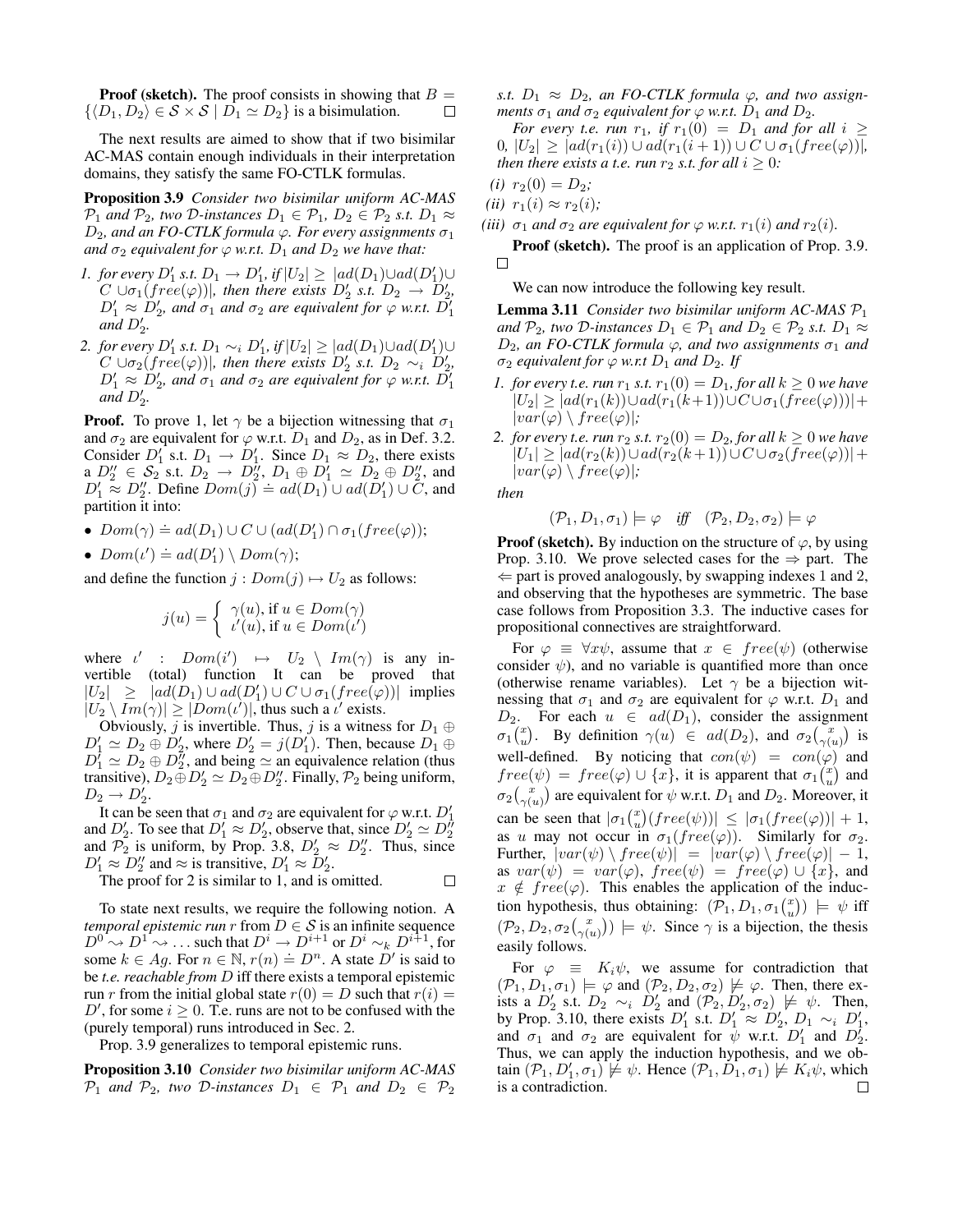We can now state the main result of this section.

Theorem 3.12 *Consider two bisimilar uniform AC-MAS* P<sup>1</sup> *and*  $P_2$ *, and an FO-CTLK formula*  $\varphi$ *. If* 

- *1. for all t.e. run*  $r_1$  *s.t.*  $r_1(0) = D_{10}$ *, and for all*  $k \ge 0$ *,*  $|U_2| \ge |ad(r_1(k)) \cup ad(r_1(k+1)) \cup C| + |var(\varphi)|$
- *2. for all t.e. run*  $r_2$  *s.t.*  $r_2(0) = D_{20}$ *, and for all*  $k \ge 0$ *,*  $|U_1| \ge |ad(r_2(k)) \cup ad(r_2(k+1)) \cup C| + |var(\varphi)|$

*then*

$$
\mathcal{P}_1 \models \varphi \quad \text{iff} \quad \mathcal{P}_2 \models \varphi
$$

Proof. (sketch) The proof follows from Lemma 3.11 by observing that hypotheses 1 and 2 imply, respectively, hypotheses 1 and 2 of Lemma 3.11. П

In this section we proved that bisimilar AC-MAS satisfying assumptions 1 and 2 in Lemma 3.12 validate the same FO-CTLK formulas. In the next section, we exploit this result to reduce, under some additional hypothesis, the verification of an infinite-state AC-MAS to that of a finite-state one.

#### Finite Abstraction

We now proceed to define a notion of bound in AC-MAS executions, and present abstraction results. In the rest of the paper we assume without loss of generality that any AC-MAS P is s.t.  $ad(D_0) \subseteq C$ . If this is not the case, C can be extended so as to include all the (finitely many) elements in  $ad(D_0)$ .

Definition 3.13 (Bounded AC-MAS) *An AC-MAS* P *is* b*bounded, for*  $b \in \mathbb{N}$ *, if for all*  $D \in \mathcal{S}$ *,*  $|ad(D)| \leq b$ *.* 

Observe that the notion of boundedness imposes no requirement on the interpretation domain of  $P$ . As a consequence, even though each state in  $P$  does not contain more than  $b$ distinct elements, if the interpretation domain  $U$  is infinite, so is in general the state space of P.

The aim of this section is to show that, although infinitestate, uniform b-bounded systems can in principle be verified by resorting to techniques for finite-state model checking applied to a particular AC-MAS that is a *finite abstraction* of  $\mathcal{P}$ .

Definition 3.14 (Finite Abstraction) *Given a* b*-bounded*  $AC-MAS$   $\mathcal{P}_1 = \langle \mathcal{S}_1, U_1, D_{10}, \tau_1 \rangle$  *with*  $U_1$  *infinite, an AC-MAS*  $\mathcal{P}_2 = \langle \mathcal{S}_2, U_2, D_{20}, \tau_2 \rangle$  *is a* finite abstraction *of*  $\mathcal{P}_1$ *, iff*  $U_2$  *is finite,*  $|U_2| \ge 2b + |C|$ *, and* 

- *(i)*  $D_{20} = D_{10} \in \mathcal{S}_2$ *;*
- *(ii) for every*  $D_1 \in \mathcal{P}_1$  *and*  $D_2 \in \mathcal{P}_2$  *s.t.*  $D_1 \simeq D_2$  *there exists*  $D'_1 \in \mathcal{S}_1$  *s.t.*  $D_1 \rightarrow_1 D'_1$  *iff there exists*  $D'_2 \in \mathcal{S}_2$ *s.t.*  $D_2 \to 2 D'_2$  and  $D_1 \oplus D'_1 \simeq D_2 \oplus D'_2$ .

We can show that boundedness and uniformity are sufficient conditions for the existence of a bisimilar finite abstraction.

Lemma 3.15 *Given a b-bounded uniform AC-MAS*  $P_1$  *over an infinite*  $U_1$ *, we have that:* 

- *1. there exists a finite abstraction*  $P_2$  *of*  $P_1$ *;*
- *2. every finite abstraction*  $P_2$  *of*  $P_1$  *is uniform, and*  $P_1 \approx P_2$ *.*

**Proof (sketch).** For 1, build  $\mathcal{P}_2$  as follows. First, let  $D_{20} =$  $D_{10}$ . Next, for every  $D_1, D'_1 \in \mathcal{P}_1$  s.t.  $D_1 \to D'_1$ , and for every  $D_2 \in \mathcal{P}_2$  s.t.  $D_1 \simeq D_2$ , consider all witnesses  $\iota$  for  $D_1 \simeq D_2$ . By the boundedness hypothesis and cardinality considerations, each  $\iota$  can be extended to  $ad(D_1) \cup ad(D'_1) \cup$ C, so as to obtain a witness  $\iota'$  for  $D_1 \oplus D'_1 \simeq D_2 \oplus \iota'(\tilde{D'_1})$ . Then we define  $D'_2 = \iota'(D'_1)$  and  $\tau_2(D_2, \alpha_{D_2, D'_2}) = \{D'_2\}$ where  $\alpha_{D_2, D_2}$  is a fresh action. Thus,  $D_2' \in \mathcal{P}_2$  and  $D_2 \to$  $D'_2$ . It can be easily seen that  $\mathcal{P}_2$  is a finite abstraction of  $\mathcal{P}_1$ by construction.

For 2, we first note that any finite abstraction  $\mathcal{P}_2$  is uniform. To see this, observe that by Prop. 3.7, it is sufficient to prove req. 1 of Def. 3.6, which follows from the fact that  $P_1$  is itself uniform and Def. 3.14. To prove that  $P_1 \approx P_2$ , consider the relation  $B \subseteq S_1 \times S_2$  s.t.  $\langle D_1, D_2 \rangle \in B$  iff  $D_1 \simeq D_2$ . Obviously  $\langle D_{10}, D_{20} \rangle \in B$ . Next assume that, for  $D_1, D'_1 \in S_1$ , and for some i,  $D_1 \sim_i D'_1$  and  $\langle D_1, D_2 \rangle \in B$ , for some  $D_2 \in S_2$ . Thus,  $D_1 \simeq D_2$ . We can define  $D'_2$  s.t.  $D_1 \oplus D'_1 \simeq D_2 \oplus D'_2$ . This implies that  $l_i(D_2) = l_i(\bar{D}'_2)$  (because  $l_i(D_1) = l_i(\bar{D}'_1)$ ), and  $\bar{D}'_1 \simeq D'_2$ . Furthermore, we can prove that  $D'_2 \in S_2$ ; thus  $D_2 \sim_i D'_2$ and  $\langle D'_1, D'_2 \rangle \in B$ .

Now we can prove the final result of this section.

Theorem 3.16 *Given a* b*-bounded uniform AC-MAS* P<sup>1</sup> *over an infinite*  $U_1$  *and an FO-CTLK formula*  $\varphi$ *, if*  $\mathcal{P}_2$  *is a finite abstraction of*  $\mathcal{P}_1$  *s.t.*  $|U_2| \geq 2b + |C| + |var(\varphi)|$ , *then*

$$
\mathcal{P}_1 \models \varphi \quad \text{iff} \quad \mathcal{P}_2 \models \varphi.
$$

**Proof (sketch).** By Lemma 3.15,  $\mathcal{P}_2$  is uniform and  $\mathcal{P}_1 \approx$  $\mathcal{P}_2$ . Since  $\mathcal{P}_1$  is b-bounded and  $|U_2| \geq 2b + |C| + |var(\varphi)|$ , Theorem 3.12 applies. Thus,  $\mathcal{P}_1 \models \varphi$  iff  $\mathcal{P}_2 \models \varphi$ . П

This result states that by using a sufficient number of elements in  $P_2$ , i.e., by appropriately tuning the cardinality of  $U_2$ , we can in principle reduce the verification of an infinitestate AC-MAS to the verification of a finite-state one.

The theorem above does not give a procedure for the actual construction of  $\mathcal{P}_2$ . In the next section we introduce a class of uniform systems for which a finite-state abstraction can be easily derived.

#### 4 Verification of Artifact System Programs

In this section we define a notion of artifact system (AS) programs, and show that their execution produces AC-MAS that are uniform. Together with the boundedness assumption, this enables us to verify them by analysing the resulting finite abstractions they generate.

Definition 4.1 (AS Program) *An* artifact system program *is a set*  $AS = {\Sigma_1, \ldots, \Sigma_n}$  *of* artifact specifications  $\Sigma_i$  =  $\langle \mathcal{D}_i, D_{i0}, \Omega_i \rangle$  where:

- $\mathcal{D}_i$  *is the* local database schema;
- $D_{i0}$  *is the* local initial state;
- $\Omega_i$  *is the set of* local (parametric) operations, each of the  $f \circ f \circ f$  is the set *of* focal (parallic)<br>form  $\omega(\vec{x}) \doteq \langle \pi(\vec{y}), \psi(\vec{z}) \rangle$  *s.t.* 
	- $\omega(\vec{x})$  *is the* operation signature *and*  $\vec{x} = \vec{y} \cup \vec{z}$  *is the set of* operation parameters*;*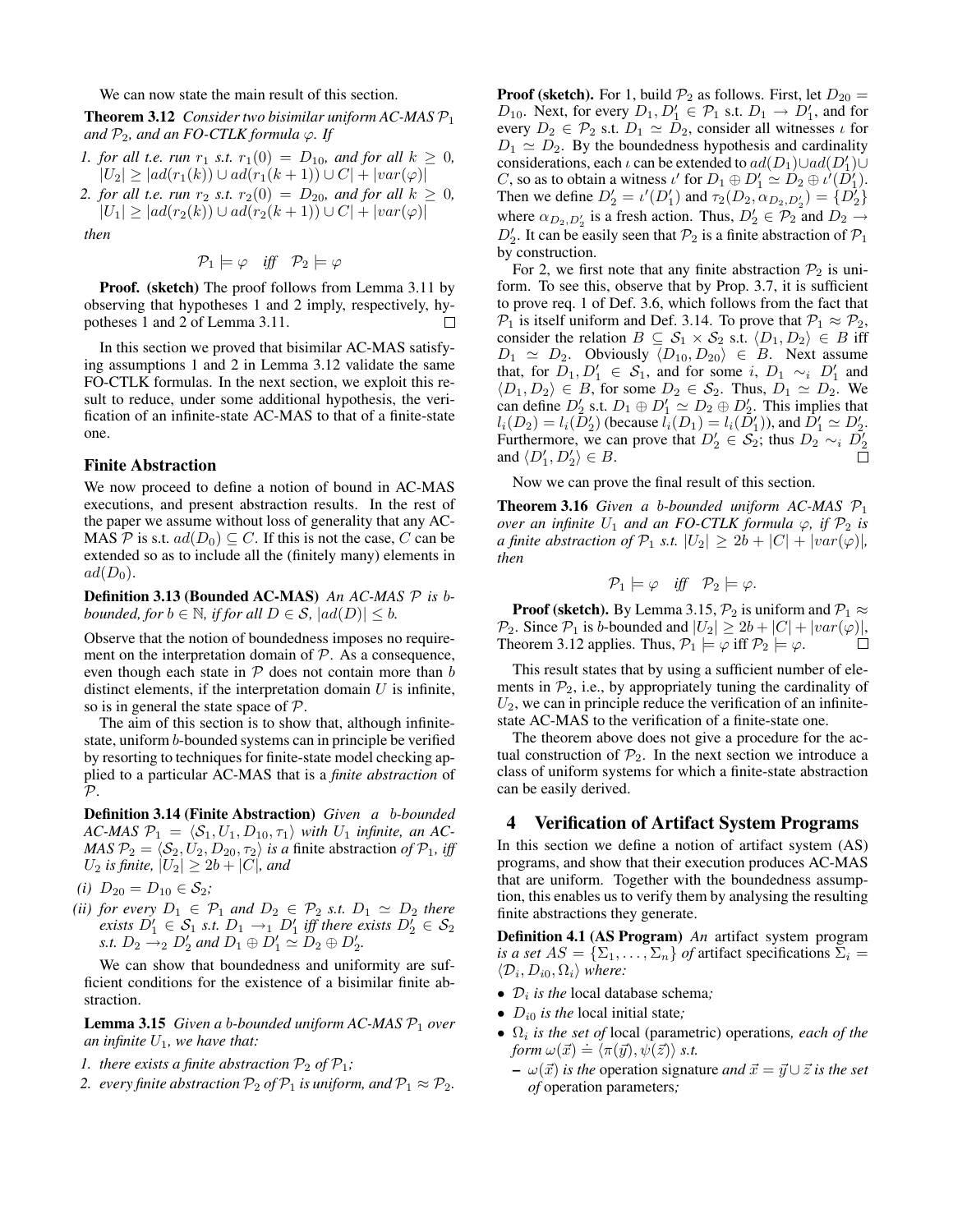- $\pi(\vec{y})$  *is the* operation precondition, *i.e., an FO-formula over* Di*;*
- $\psi(\vec{z})$  *is the* operation postcondition, *i.e.*, *an FOformula over*  $\overline{\mathcal{D}} \cup \mathcal{D}'$ .

Local database schemas were introduced in Def. 2.6. Notice that preconditions use relational symbols from the local database only, while postconditions can use any symbol from the whole D. For an operation  $\omega(\vec{x})$ , we let  $con(\omega) = con(\pi) \cup con(\psi), var(\omega) = var(\pi) \cup var(\psi),$ and  $free(\omega) = \vec{x}$ . If  $\vec{x} = \emptyset$ ,  $\omega$  is said to be *ground*. An *execution* of  $\omega(\vec{x})$  with *actual parameters*  $\vec{u} \in U^{|\vec{x}|}$ , is the *ground* operation  $\omega(\vec{u}) = \langle \pi(\vec{v}), \psi(\vec{w}) \rangle$ , where  $\vec{v}$  (resp.  $\vec{w}$ ) is obtained by replacing each  $y_i$  (resp.  $z_i$ ) with the value occurring in  $\vec{u}$  at the same position as  $y_i$  (resp.  $z_i$ ) in  $\vec{x}$ . Such replacements make both  $\pi(\vec{v})$  and  $\psi(\vec{w})$  sentences. Finally, we define the set  $C_{AS}$  of all constants mentioned in AS as  $\bigcup_{i=1}^n \big( ad(D_{i0}) \cup \bigcup_{\omega \in \Omega_i} \operatorname{con}(\omega) \big).$ 

The semantics of an  $AS$  program  $AS$  is given in terms of the AC-MAS defined by the agents that AS induces.

Definition 4.2 (Induced Agents) *Given an AS program*  $AS = {\{\Sigma_1,\ldots,\Sigma_n\}}$  for  $\Sigma_i = {\langle \mathcal{D}_i, D_{i0}, \Omega_i \rangle}$ , and an in*terpretation domain* U, the agents  $i = \langle \mathcal{D}_i, L_i, Act_i, P_i \rangle$ *induced by* AS *over* U *are defined as follows:*

•  $L_i \subseteq \mathcal{D}_i(U)$ ;

- $Act_i = {\omega(\vec{u}) \mid \omega(\vec{x}) \in \Omega_i \text{ and } \vec{u} \in U^{|\vec{x}|}};$
- $\omega(\vec{u}) \in Pr_i(l_i)$  *iff*  $l_i \models \pi(\vec{v})$  *for*  $\omega(\vec{u}) = \langle \pi(\vec{v}), \psi(\vec{w}) \rangle$ *.*

So, induced agents are obtained from Def. 2.6 by defining the set of actions as the set of ground operations given by  $\Omega_i$ over U.

Once agents are defined as above, we can compose them into an AC-MAS following Def. 2.7.

Definition 4.3 (Induced AC-MAS) *Given an AS program* AS, a domain U, and the set  $Aq = \{1, \ldots, n\}$  of agents *induced by* AS *over* U*, the AC-MAS induced by* AS *over* U *is the tuple*  $P_{AS,U} = \langle S, U, D_0, \tau \rangle$  *where:* 

- S *is defined as in Def. 2.7;*
- $D_0 = \langle D_{10}, \ldots, D_{n0} \rangle$  *is the initial global state;*
- $\bullet \vec{l}' \in \tau(\vec{l}, \langle \omega_1(\vec{u}_1), \ldots, \omega_n(\vec{u}_n) \rangle) \text{ iff for } \omega_i(\vec{u}_i) =$  $\langle \pi_i(\vec{v}_i), \psi_i(\vec{w}_i)\rangle$ :
	- $\bigcup_{i \in Ag} ad(l'_i) \subseteq \bigcup_{i \in Ag} ad(l_i) \cup \vec{w_i} \cup con(\psi_i);$
	- $-I\rightarrow D \oplus D' \models \psi_i(\vec{w_i})$ , where D and D' are obtained from  $\vec{l}$  and  $\vec{l}'$  as discussed in Sec. 2.

In other words the AC-MAS induced by  $AS$  over  $U$  is the execution of  $AS$  over  $U$ . Observe that AS programs can be in general executed over different interpretation domains thus resulting in different AC-MAS. Moreover, according to Def. 2.7,  $\tau(\vec{l}, \langle \omega_1(\vec{u}_1), \ldots, \omega_n(\vec{u}_n) \rangle)$  is defined iff  $\omega_i(\vec{u}_i) \in$  $Pr_i(l_i)$ , i.e.,  $l_i \models \pi_i(\vec{v}_i)$ , for  $i \in Ag$ .

In the following we assume that any relation that does not appear in the postcondition of an AS program is left unchanged in a transition, and that every AS program induces an AC-MAS whose transition relation is serial, i.e., AC-MAS states always have successors. These are basic requirements that are easily fulfilled. In Sec. 5 we present an example of one such AS program.

We have the following result on uniformity for AS programs.

Lemma 4.4 *Given an AS program* AS *and a domain* U*, every induced AC-MAS*  $\mathcal{P}_{ASU}$  *is uniform for*  $C_{AS}$ .

Proof. By Prop. 3.7 it is sufficient to prove uniformity for the temporal transition relation  $\rightarrow$ , as  $ad(D_0) \subseteq C_{AS}$ . To this end, consider  $D, D', D''$  in S and  $D''' \in \mathcal{D}(U)$  s.t.  $D \oplus$  $D' \simeq D'' \oplus D'''$  (recall that  $D = \vec{l}$ , and similarly  $D', D''$ , and  $D'''$ ). Also, assume that  $D \rightarrow D'$ , i.e., there exists  $\vec{\omega} = \langle \omega_1(\vec{u}_1), \dots, \omega_n(\vec{u}_n) \rangle \in Act \text{ s.t. } D' \in \tau(D, \vec{\omega}).$  We have to prove that  $D'' \to D'''$  as well.

To do so, consider a witness  $\iota$  for  $D \oplus D' \simeq D'' \oplus D'''$ , and extend it to an injective function  $\iota'$  on  $\bigcup_{i \in Ag} \vec{u}_i$ . Notice that U contains enough distinct elements for  $\iota'$  to exist. We can then prove that  $\overline{D}'' \to D'''$  as required  $\Box$ 

The notion of satisfaction of FO-CTLK formulas in an AC-MAS can be naturally extended to AS programs.

Definition 4.5 *Given an AS program* AS*, a FO-CTLK formula*  $\varphi$ *, and an assignment*  $\sigma$ *, AS* over *U* satisfies  $\varphi$  under  $\sigma$ *, written*  $(AS, U, \sigma) \models \varphi$ *, iff*  $(\mathcal{P}_{AS,U}, D_0, \sigma) \models \varphi$ *.* 

So, the model checking problem for an AS program over a domain  $U$  is defined in terms of the model checking of induced AC-MAS  $\mathcal{P}_{AS,U}$ .

The following result allows us to reduce the verification of AS programs inducing a b-bounded AC-MAS over an infinite  $U_1$  to the verification of an AS program executed over a finite  $U_2$ . Let  $N_{AS} = \sum_{i \in Ag} \max_{\omega(\vec{x}) \in \Omega_i} \{|\vec{x}|\}$  be the maximum number of different parameters that can occur in a joint operation defined in the program AS.

**Lemma 4.6** If the AC-MAS  $\mathcal{P}_{AS,U_1}$  induced by AS over an *infinite domain*  $U_1$  *is b-bounded, and the finite domain*  $U_2$  *is s.t.*  $|U_2| \geq 2b + |C_{AS}| + N_{AS}$ , then the induced AC-MAS  $\mathcal{P}_{AS,U_2}$  is a finite abstraction of  $\mathcal{P}_{AS,U_1}$ .

Proof. Consider Def. 3.14. The following requirements are obviously fulfilled: (i)  $U_2$  is finite; (ii)  $|U_2| \geq 2b + |C_{AS}|$ ; and (iii)  $D_{10} = D_{20}$ . For the remaining requirement, consider  $D_1 \in \mathcal{P}_{AS,U_1}$  and  $D_2 \in \mathcal{P}_{AS,U_2}$  s.t.  $D_1 \simeq D_2$ , and assume that  $D_1 \rightarrow D'_1$  for some  $D_1^{\tau} \in \mathcal{P}_{AS,U_1}$ . We show that here exists  $D'_2 \in \mathcal{P}_{AS,U_2}$  s.t.  $D_2 \rightarrow D'_2$  and  $D_1 \oplus D'_1 \simeq D_2 \oplus D'_2.$ 

By definition of induced AC-MAS, if  $D_1 \rightarrow D'_1$  then there is  $\vec{\omega} = \langle \omega_1(\vec{u}_1), \ldots, \omega_n(\vec{u}_n) \rangle \in Act$  s.t.  $D'_1 \in$  $\tau(D_1, \vec{\omega})$ . Thus, for each  $\omega_i(\vec{u}_i) = \langle \pi_i(\vec{v}_i), \psi_i(\vec{w}_i) \rangle$ ,

- $\omega_i(\vec{u}_i) \in Pr_i(l_i)$ , that is,  $l_i(D_1) \models \pi_i(\vec{v}_i);$
- $D_1 \oplus D'_1 \models \psi_i(\vec{w_i}).$

Since  $|U_2| \ge 2b + |C_{AS}| + N_{AS}$ ,  $\sum_{i \in Ag} |\vec{u}_i| \le N_{AS}$ , and  $|ad(D_1) \cup ad(D'_1)| \leq 2b$ , the isomorphism  $\iota$  witnessing  $D_1 \simeq D_2$  can be extended to an injective function  $\iota'$ :  $ad(D_1) \cup ad(D'_1) \cup C_{AS} \cup \bigcup_{i \in Ag} \vec{u_i} \mapsto U_2$ . Now, let  $D'_2 = \iota'(D'_1)$ . By the way  $\iota'$  has been defined, it can be seen that  $D_1 \oplus D'_1 \simeq D_2 \oplus D'_2$ . In addition, we have that  $\vec{v}_i$  and  $\iota'(\vec{v}_i)$  define equivalent assignments for  $\pi_i$  w.r.t.  $l_i(D_1)$  and  $l_i(D_2)$ , and similarly  $\vec{w}_i$  and  $\iota'(\vec{w}_i)$ for  $\psi_i$ , w.r.t.  $D_1 \oplus D_1'$  and  $D_2 \oplus D_2'$ . Thus, by Prop 3.3,  $l_i(D_1) \models \pi_i(\vec{v}_i)$  iff  $l_i(D_2) \models \pi_i(\iota'(\vec{v}_i))$ , and  $D_1 \oplus D_1' \models$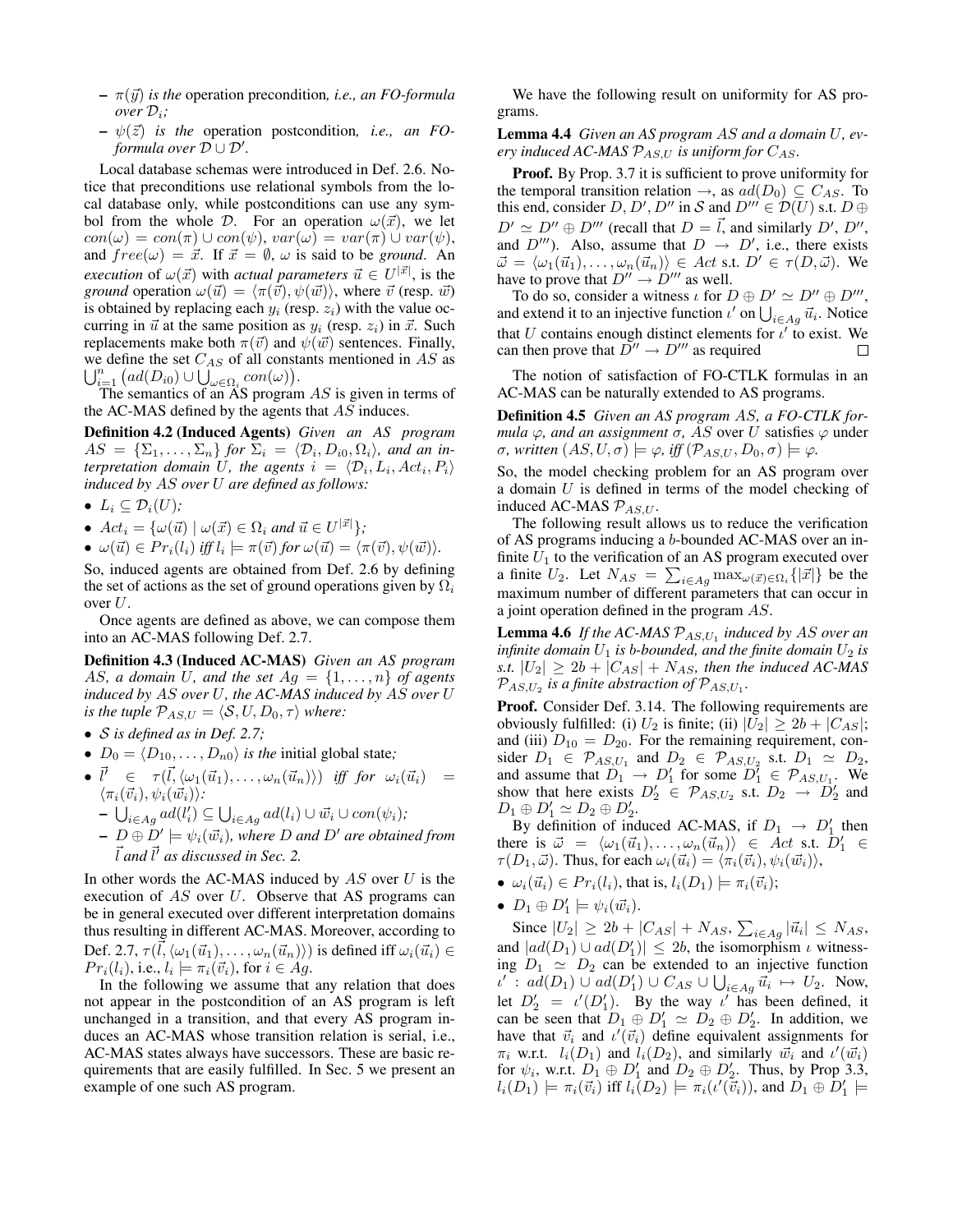$\psi_i(\vec{w}_i)$  iff  $D_2 \oplus D'_2 \models \psi_i(\iota'(\vec{w}_i))$ . Finally, by the definition of induced AC-MAS we have that  $D'_2 \in \tau_2(D_2, \vec{\omega}')$ , for  $\vec{\omega'} = \langle \omega_1(\iota'(\vec{u}_1)), \ldots, \omega_n(\iota'(\vec{u}_n)) \rangle$ , that is,  $D_2 \to D_2'$ . In a similar way we can prove that, if  $D_2 \rightarrow D'_2$  then  $D_1 \rightarrow D'_1$ . Thus,  $\mathcal{P}_{AS,U_2}$  is a finite abstraction of  $\mathcal{P}_{AS,U_1}$ .

Intuitively, Lemma 4.6 says that the following diagram commutes.



The following result is a consequence of Theorem 3.16 and Lemma 4.6

**Theorem 4.7** If the AC-MAS  $\mathcal{P}_{AS,U_1}$  induced by AS over an infinite  $U_1$  is b-bounded, and the finite domain  $U_2$  is *s.t.*  $|U_2| \ge 2b + |C_{AS}| + \max\{N_{AS}, |var(\varphi)|\}$ *, then* 

$$
(AS, U_1) \models \varphi \quad \text{iff} \quad (AS, U_2) \models \varphi,
$$

*for every FO-CTLK formula*  $\varphi$ *.* 

**Proof (sketch).** By Lemma 4.6  $\mathcal{P}_{AS,U_2}$  is a finite abstraction of  $\mathcal{P}_{AS,U_1}$ . Moreover,  $|U_2| \geq 2b + |C_{AS}| +$  $\max\{N_{AS}, |var(\varphi)|\}$  implies  $|U_2| \geq 2b + |C_{AS}| + |var(\varphi)|$ . Hence, we can apply Theorem 3.16 and the result follows. □

Thus, under the boundedness assumption, we can verify whether or not an FO-CTLK specification is satisfied by an AS program by model checking its finite abstraction.

Observe that the finite abstraction considered above, in particular the abstract interpretation domain  $U_2$ , depends on the number of distinct variables the specification  $\varphi$  contains. Thus, in principle, to check the same AS program against a different specification  $\varphi'$ , one should construct a new abstraction  $\mathcal{P}_{AS,U_2}$  using a different interpretation domain  $U_2'$ , and then check  $\varphi'$  against it. However, it can be seen that if the number of distinct variables of  $\varphi'$  does not exceed that of  $\varphi$ , the abstraction  $\mathcal{P}_{AS,U_2}$ , used to check  $\varphi$ , can be re-used for  $\varphi'$ . Formally, let FO-CTLK<sub>k</sub> be the set of all FO-CTLK formulas containing at most  $k$  distinct variables. We have the following corollary to Theorem 4.7.

**Corollary 4.8** *If*  $|U_2| \geq 2b + |C_{AS}| + \max\{N_{AS}, k\}$ , *then, for every FO-CTLK<sub>k</sub> formula*  $\varphi$ ,  $(AS, U_1) \models \varphi$  *iff*  $(AS, U_2) \models \varphi$ .

This result holds in particular for  $k = N_{AS}$ ; thus for FO- $CTLK_{NAS}$  formulas, we have an abstraction procedure that is specification-independent.

### The Complexity of Model Checking FO-CTLK

We now briefly analyse the complexity of the model checking problem for finite AC-MAS w.r.t. the specification language FO-CTLK. This is tantamount to, given an AC-MAS P on a finite domain U and an FO-CTLK formula  $\varphi$ , finding an assigment  $\sigma$  such that  $(\mathcal{P}, D_0, \sigma) \models \varphi$ . Hereafter we follow (Grohe 2001) for the setting of our investigation. We encode AC-MAS by listing the elements in the domain  $U$ , the states in  $S$ , and all the tuples of all relations. The length of the encoding of the AC-MAS  $P$ is denoted by  $||P||$ . For a database schema D we have  $||P|| = \Theta(|U| + |\mathcal{S}| + \sum_{P_i \in \mathcal{D}, D \in \mathcal{S}} |D(P_i)|)$ , where  $f(n) =$  $\Theta(g(n))$  means that there exist  $n_0, k_1, k_2 \in \mathbb{N}$  such that  $k_1 \cdot g(n) \leq f(n) \leq k_2 \cdot g(n)$  for all  $n \geq n_0$ . Further, the length of the encoding of  $\varphi$  is denoted by  $||\varphi||$ . We now state the following complexity result.

Theorem 4.9 *The complexity of the model checking problem for finite AC-MAS w.r.t. the language FO-CTLK is PSPACE-complete.*

Proof (sketch). This result is obtained by combining the complexity for model checking the first-order fragment of FO-CTLK and the temporal epistemic fragment. PSPACEhardness follows by reduction to first-order model checking.

To show that the problem is in PSPACE, we briefly describe an algorithm which works in NPSPACE. Since NPSPACE = PSPACE, the result follows. Given an AC-MAS  $\mathcal P$  and an FO-CTLK formula  $\varphi$ , guess an assignment  $\sigma$  and check if  $(\mathcal{P}, D_0, \sigma) \models \varphi$ . This can be done according to the structure of  $\varphi$ . If  $\varphi$  is atomic, this check can be done in PSPACE. If  $\varphi$  is of the form  $\forall x \psi$ , then we can apply the algorithm for model checking first-order (non-modal) logic, which works in PSPACE. Finally, if the main operator in  $\varphi$ is either a temporal or epistemic modality, then we can apply the algorithm to model check propositional CTLK, which is in P. As a result, the total complexity is in PSPACE.  $\Box$ 

In this section we studied the model checking problem for AC-MAS. Even if it is of interest to us, we do not consider here the implicit model checking problem (Schnoebelen 2002) defined directly on AS programs. We do remark though that Theorem 4.9 is nonetheless a notable result as it shows that for AC-MAS the complexity of model checking FO-CTLK formulas is better than the complexity of checking the propositionalisation  $\varphi'$  of a FO-CTLK formula  $\varphi$ , as  $\varphi'$  is usually exponential in the size of  $\varphi$  (Hallé et al. 2007).

## 5 Example: the Order-to-Cash Scenario

We now briefly apply the methodology above to the *orderto-cash* artifact system, a business scenario inspired by an IBM user case (Hull et al. 2011b). This scenario includes two agents: a manufacturer  $m$  and a customer  $c$ . The customer prepares a *purchase order* (PO), i.e., a list of products the customer needs, and submits it to the manufacturer. The manufacturer can either accept it or reject it. In the former case he prepares a *work order* (WO); in the latter he notifies the customer.

We can encode the *order-to-cash* business process as an artifact system program AS, where the artifact data models are represented as database schemata, and its evolution is characterised by an appropriate set of operations.

The database schema  $\mathcal{D}_i$  for each agent i is given by:

• Customer  $c$ : *Products(prod code, budget) PO(id, prod code, offer, status)*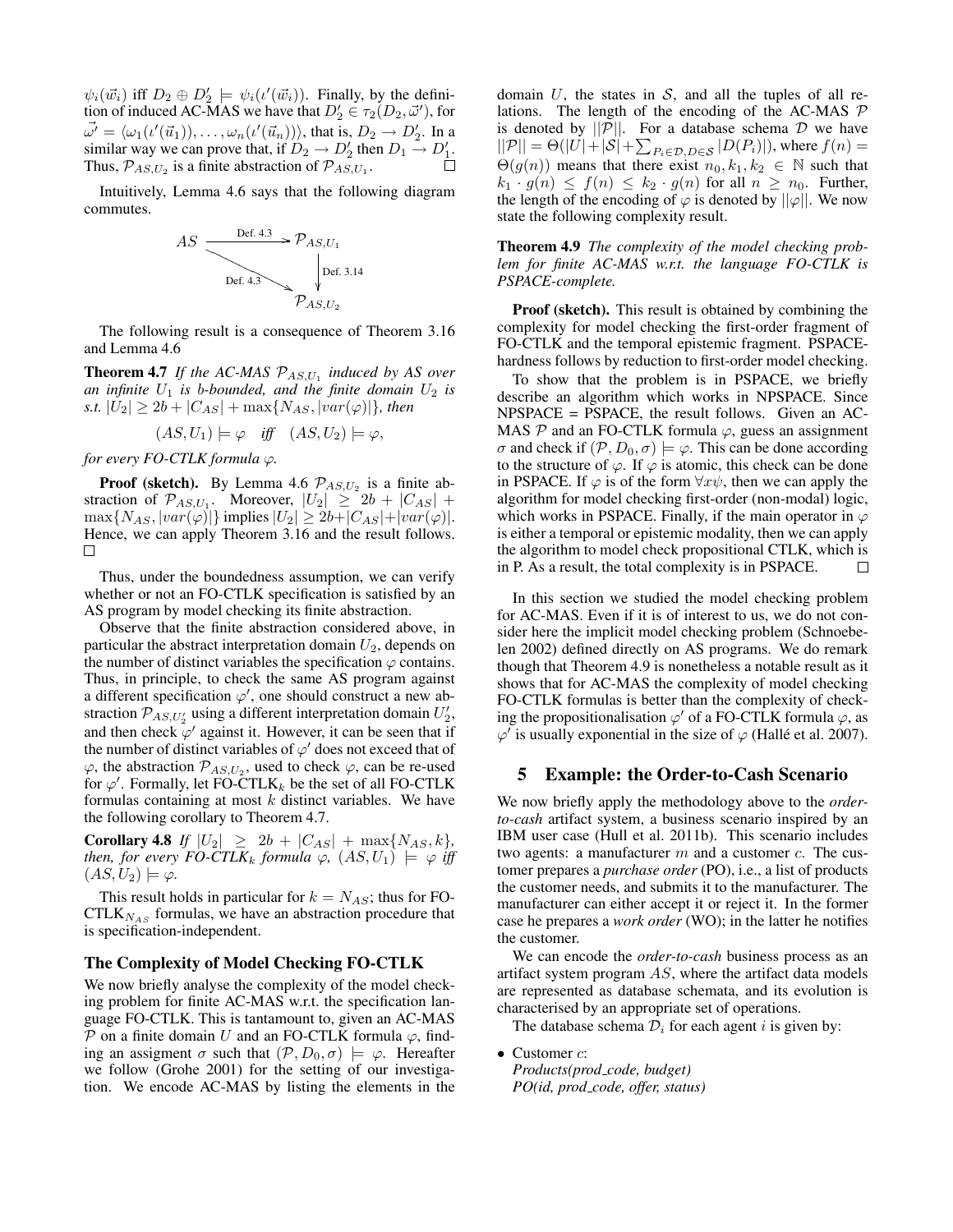• Manufacturer m: *Materials(mat code, cost) WO(id, po id, price, status)*

The relations *Products* and *Materials*, as well as PO and WO are self-explanatory. Notice the attribute *status*, which accounts for the evolution of each artifact. We consider the infinite set  $U$  of alphanumeric strings as the interpretation domain. *Products* and *Materials* are the only non-empty relations in the initial database instance  $D_0$ .

The operations in  $\Omega_c$  and  $\Omega_m$  for the customer c and manufacturer  $m$  capture the admissible actions on the underlying databases. We discuss only the operation  $createWO$  for the manufacturer. Others can be done similarly. Variables  $v$  and constants c are distinguished by the font.

- $createWO (cpo_id, price) =$  $\langle \pi (cpo\_id, price), \psi (cpo\_id, price) \rangle$ , where:
- $\pi (cpo\_id, price) \equiv$  $\exists p, o \ (CPO (cpo_id, p, o,$  prepared)∧  $\exists cost \, Materials(p, cost) \land cost \leq o \leq price)$
- $\psi (cpo\_id, price) \equiv$  $\exists id\, (WO'(id, copi.d, price, preparation) \wedge$  $\forall id', c, p, s \ (WO(id', c, p, s) \rightarrow id \neq id'))$

where  $\phi_k$ , for  $k \in \mathbb{N}$ , is the FO-formula defined in Section 2, which guarantees that the bound  $b$  is not violated.

The operation  $createWO$  requires that the  $po\_id$  is the identifier of some existing PO, and the product  $p$  appears in the *Materials* database. Its postcondition states that, upon execution, the WO contains one additional tuple with the identifier attribute univocally set to id and the attribute *status* set to preparation. Moreover, by using formulas such as  $\phi_b$ , we can guarantee that the AS program in question is bounded and is therefore amenable to the abstraction methodology of Section 4.

We can now investigate properties of this AS program. For instance, the following formula specifies that the manufacturer m knows that each WO has to match a corresponding PO:

$$
\varphi_{match} = AG \forall po\_id(\exists id, p, s \, WO(id, po\_id, p, s) \rightarrow
$$
  

$$
\rightarrow K_m \exists p', o, s' PO(po\_id, p', o, s'))
$$

Other specifications describing properties of the artifactsystem and the agents operating in it can be similarly formalised in FO-CTLK. By the results in Section 4 we can now reduce the problem of verifying AS against  $\varphi_{match}$ to an instance of finite-state model checking. Suppose we are given an initial state  $D_0$  and consider the maximum number *max* of parameters and the constants  $C_{\Omega}$  in the operations in  $\Omega_c$  and  $\Omega_m$ . Since our AS program is bounded by b, we can consider a finite domain  $\bar{U}'$  such that  $D_0 \cup C_{\Omega} \cup con(\varphi_{match}) \subseteq U'$  and  $|U'| \geq 2b + |D_0| + |C_{\Omega}| +$  $|con(\varphi_{match})| + max$ . Given that U' satisfies the condition of Theorem 4.7, it follows that the AS program  $AS$  over  $U$ satisfies  $\varphi_{match}$  if and only if AS over  $\bar{U}'$  does. But the latter is a finite-state, decidable instance of model checking which can be solved through traditional techniques.

## 6 Conclusions and Future Work

In this paper we put forward a methodology for verifying epistemic properties of artifact-centric systems. We proposed AC-MAS, a semantics for artifact systems, on which a first-order version of CTLK can be interpreted. We observed that the model checking problem for this logic is undecidable on these systems, and proceeded to study the class of uniform systems. We showed that, under large conditions, these systems admit finite, provably bisimilar abstractions, hence satisfy exactly the same FO-CTLK formulas. While the result is of significant theoretical importance, it falls short of providing an algorithm for the construction of such finite abstraction. This is the subject of Section 4, where we give a modular description of agent programs implementing an artifact-centric system, and show that they admit finite abstractions. This is a result of significant interest to us, as it opens the way for model-checking finite models obtained from systems originally defined on infinite domains. We exemplified this technique manually on a small example in Section 5. Our current direction of work involves implementing the technique reported on top of a state-of-theart model checker and interfacing this with GSM, a novel, declarative language for specifying artifact-systems (Hull et al. 2011a). We remark that our definition of artifact system program, notably the first-order, declarative syntax for preand post-conditions is deliberately aligned to GSM, to facilitate this task.

Related Work: The bounded-abstraction approach here presented is of course inspired to a large body of work in formal verification concerning data abstraction (Wolper 1986). However, none of these tackle web-services from a multiagent perspective as here, nor, as far as we are aware, share the methodology here presented if not in general terms.

Much closer to the work presented here is (Belardinelli, Lomuscio, and Patrizi 2011b), where a data-bounded methodology for artifact-systems is put forward. Similarly to the one used here, the semantics considered by the authors is also a first-order extension of interpreted systems. However, the results presented there are considerably more limited than those in this paper. Specifically, (Belardinelli, Lomuscio, and Patrizi 2011a) only deals with a restricted version of quantified temporal logic, where no temporal modality can occur within the scope of a quantifiers. By contrast, our results here deal with the full *first-order version of CTLK* and, through bisimulations, show that, for the large classes of AC-MAS here identified, abstract and concrete models satisfy precisely the same specifications. Also differently from (Belardinelli, Lomuscio, and Patrizi 2011b), here we reason in terms of modular program description of artifact systems, which are closely related to GSM, a declarative programming language for artifact systems, and not in terms of abstract models.

An analysis of abstraction methodologies for artifactsystems was also discussed in (Belardinelli, Lomuscio, and Patrizi 2011a). However, their contribution is mostly concerned to a semantics for artifact-systems and existential abstraction results linking quotient models to the concrete ones. Differently from the present paper, no concrete methodology is put forward there to obtain finite abstrac